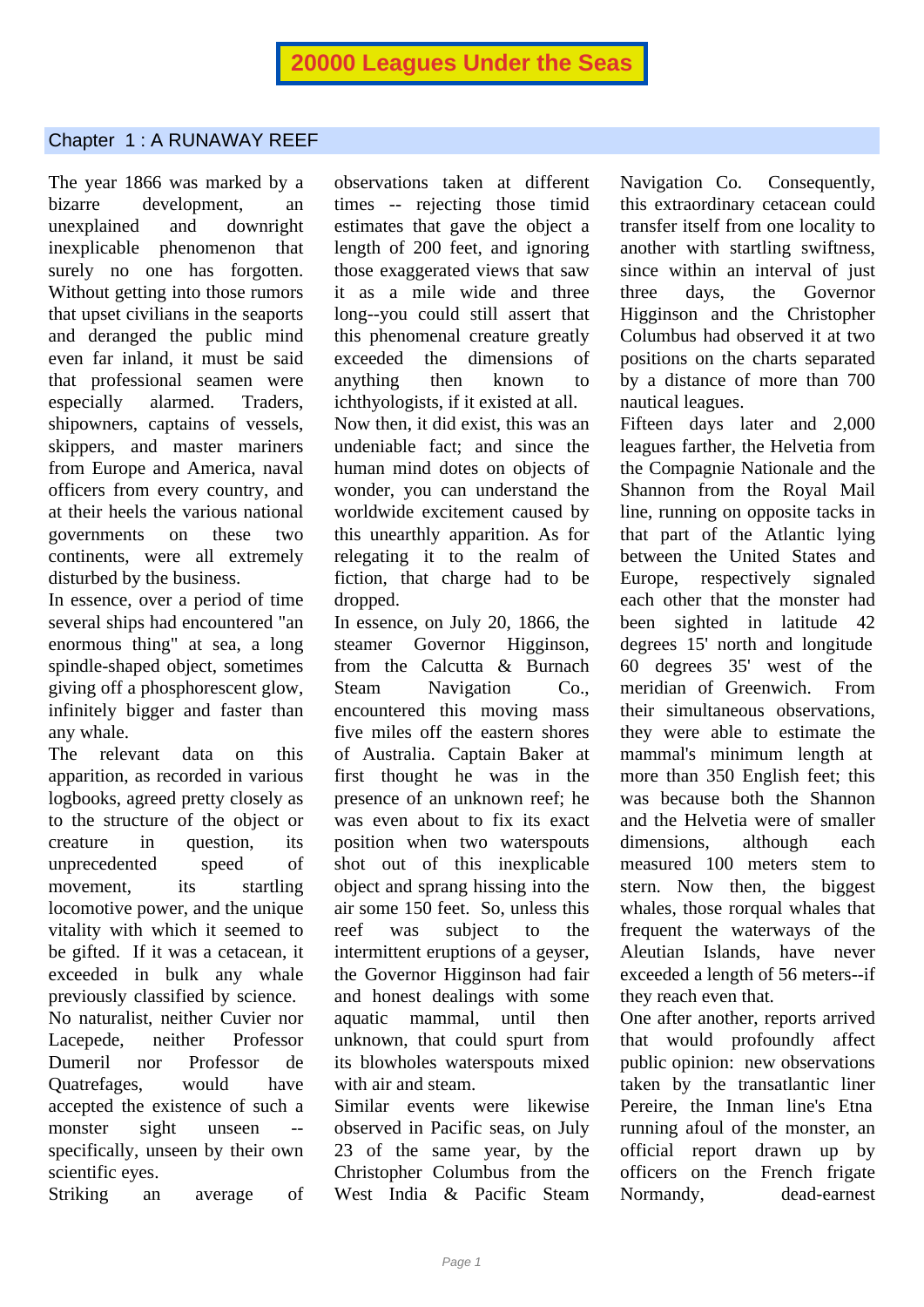reckonings obtained by the general staff of Commodore Fitz-James aboard the Lord Clyde. In lighthearted countries, people joked about this phenomenon, but such serious, practical countries as England, America, and Germany were deeply concerned.

In every big city the monster was the latest rage; they sang about it in the coffee houses, they ridiculed it in the newspapers, they dramatized it in the theaters. The tabloids found it a fine opportunity for hatching all sorts of hoaxes. In those newspapers short of copy, you saw the reappearance of every gigantic imaginary creature, from "Moby Dick," that dreadful white whale from the High Arctic regions, to the stupendous kraken whose tentacles could entwine a 500-ton craft and drag it into the ocean depths. They even reprinted reports from ancient times: the views of Aristotle and Pliny accepting the existence of such monsters, then the Norwegian stories of Bishop Pontoppidan, the narratives of Paul Egede, and finally the reports of Captain Harrington -- whose good faith is above suspicion--in which he claims he saw, while aboard the Castilian in 1857, one of those enormous serpents that, until then, had frequented only the seas of France's old extremist newspaper, The Constitutionalist.

*(end of excerpt)*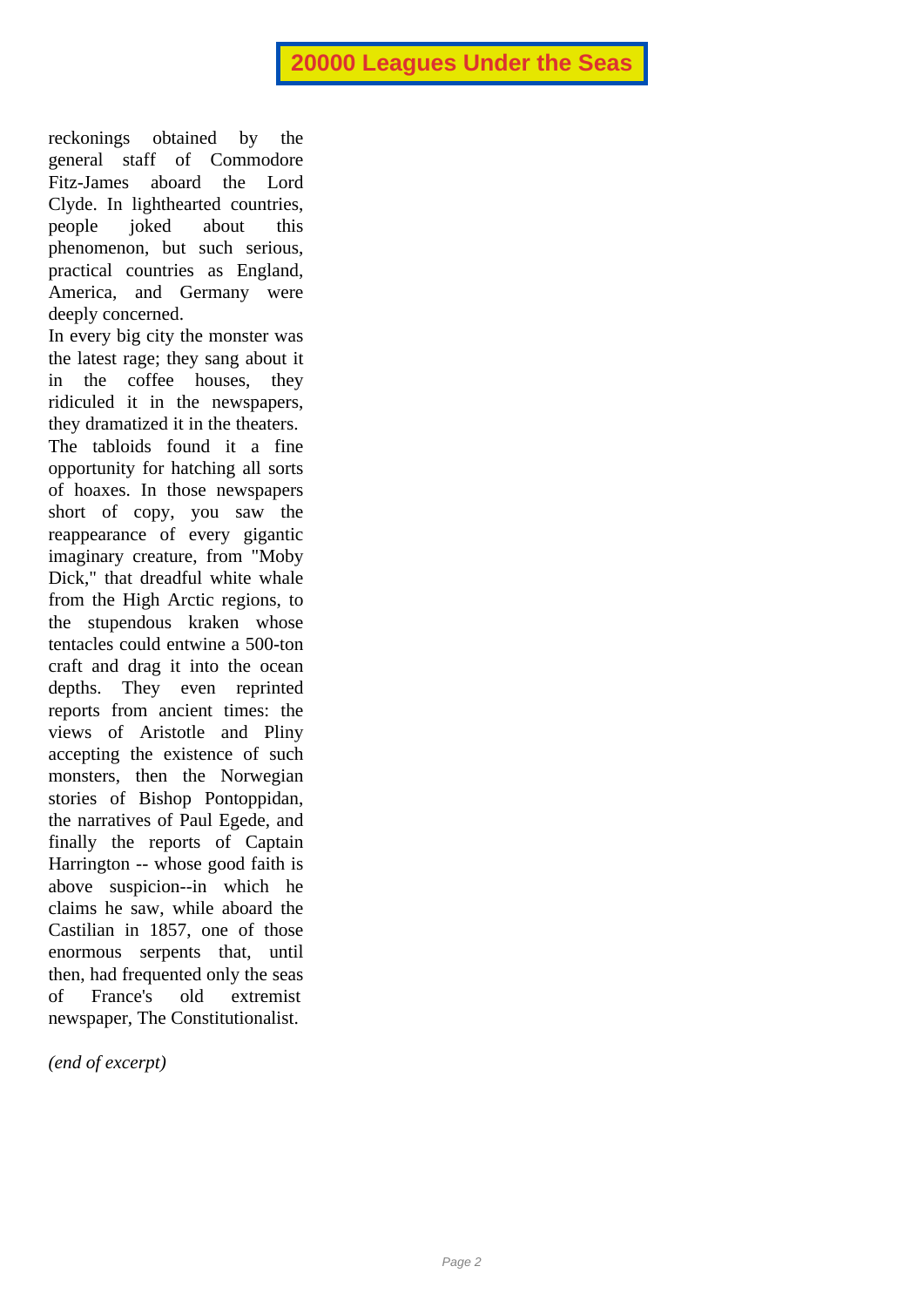## Chapter 2 : THE PROS AND CONS

During the period in which these developments were occurring, I had returned from a scientific undertaking organized to explore the Nebraska badlands in the United States. In my capacity as Assistant Professor at the Paris Museum of Natural History, I had been attached to this expedition by the French government. After spending six months in Nebraska, I arrived in New York laden with valuable collections near the end of March. My departure for France was set for early May. In the meantime, then, I was busy classifying my mineralogical, botanical, and zoological treasures when that incident took place with the Scotia.

I was perfectly abreast of this question, which was the big news of the day, and how could I not have been? I had read and reread every American and European newspaper without being any farther along. This mystery puzzled me. Finding it impossible to form any views, I drifted from one extreme to the other. Something was out there, that much was certain, and any doubting Thomas was invited to place his finger on the Scotia's wound.

When I arrived in New York, the question was at the boiling point. The hypothesis of a drifting islet or an elusive reef, put forward by people not quite in their right minds, was completely eliminated. And indeed, unless this reef had an engine in its belly, how could it move about with such prodigious speed?

Also discredited was the idea of a floating hull or some other enormous wreckage, and again because of this speed of movement.

So only two possible solutions to the question were left, creating two very distinct groups of supporters: on one side, those favoring a monster of colossal strength; on the other, those favoring an "underwater boat" of tremendous motor power.

Now then, although the latter hypothesis was completely admissible, it couldn't stand up to inquiries conducted in both the New World and the Old. That a private individual had such a mechanism at his disposal was less than probable. Where and when had he built it, and how could he have built it in secret?

Only some government could own such an engine of destruction, and in these disaster-filled times, when men tax their ingenuity to build increasingly powerful aggressive weapons, it was possible that, unknown to the rest of the world, some nation could have been testing such a fearsome machine. The Chassepot rifle led to the torpedo, and the torpedo has led to this underwater battering ram, which in turn will lead to the world putting its foot down. At least I hope it will.

But this hypothesis of a war machine collapsed in the face of formal denials from the various governments. Since the public interest was at stake and transoceanic travel was suffering, the sincerity of these governments could not be doubted. Besides, how could the assembly of this underwater boat

have escaped public notice? Keeping a secret under such circumstances would be difficult enough for an individual, and certainly impossible for a nation whose every move is under constant surveillance by rival powers.

So, after inquiries conducted in England, France, Russia, Prussia, Spain, Italy, America, and even Turkey, the hypothesis of an underwater Monitor was ultimately rejected.

After I arrived in New York, several people did me the honor of consulting me on the phenomenon in question. In France I had published a two-volume work, in quarto, entitled The Mysteries of the Great Ocean Depths. Well received in scholarly circles, this book had established me as a specialist in this pretty obscure field of natural history. My views were in demand. As long as I could deny the reality of the business, I confined myself to a flat "no comment." But soon, pinned to the wall, I had to explain myself straight out. And in this vein, "the honorable Pierre Aronnax, Professor at the Paris Museum," was summoned by The New York Herald to formulate his views no matter what.

I complied. Since I could no longer hold my tongue, I let it wag. I discussed the question in its every aspect, both political and scientific, and this is an excerpt from the well-padded article I published in the issue of April 30.

"Therefore," I wrote, "after examining these different